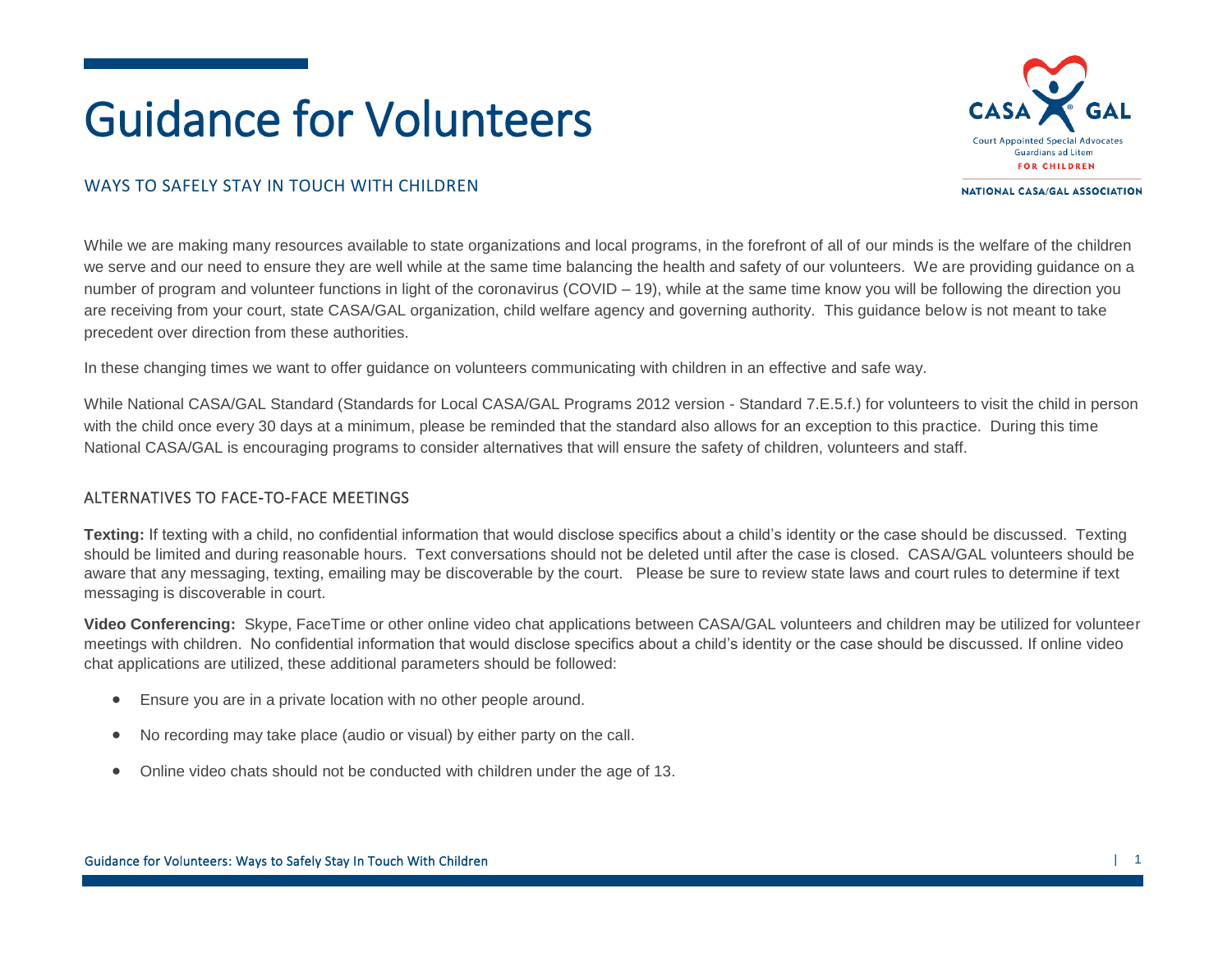All calls should be prefaced with a verbal disclosure agreement to verify the above parameters are met and agreed upon at the beginning of each call. Remember that confidentiality cannot be guaranteed when using video chat technology.

**Phone Calls:** When talking to a child on the phone, the CASA/GAL volunteer must follow many of the same recommendations as with video chat technology including ensuring you are in a private location with no other people around, that there is no recording taking place, and that no confidential information that would disclose the specifics about a child's identity or the case should be discussed.

# CHILDREN IN CONGREGATE CARE

CASA/GAL volunteers should take extra precautions when meeting with children in group homes, emergency shelters and other congregate care placements. Precautions may include alternative to face-to-face meetings like texting, video conferencing and phone calls as well as remaining at a safe distance and following proper hygiene including handwashing for both the child and CASA/GAL volunteer. The CASA/GAL volunteer may wish to discuss proper handwashing, covering of the mouth and nose with a tissue when coughing or sneezing and other safeguards with the child that may be particularly important in congregate care.

We care deeply for our program staff and volunteers and recognize that many of them are older individuals who are at higher risk for serious illness resulting from COVID-19. We need to take care in protecting them as well.

# TRANSITIONING YOUTH AND YOUTH WITH CHILDREN

During the COVID-19 crisis, youth in foster care who are in independent living and youth with children are especially vulnerable. These youth will need even more support if schools close and transition to virtual learning. Many youth in foster care rely on schools for meals and often do not have access to the internet or technology to support virtual learning. Helping youth and young parents to find community resources for food assistance, health care and helping them to identify ways to access virtual learning (such as libraries) will help them through this difficult time. Youth in foster care living independently also often work hourly as a requirement for housing. These youth will need advocacy and support should businesses close and the youth not be able to protect their housing and access to assistance. Youth often also rely on cell phones. Helping them to advocate to keep their phones on should they not be able to pay their phone or other utilities is another way to support foster youth. Finally, ensuring that youth know where to access local health and safety resources will help ensure that our youth have the protection they need to weather this crisis.